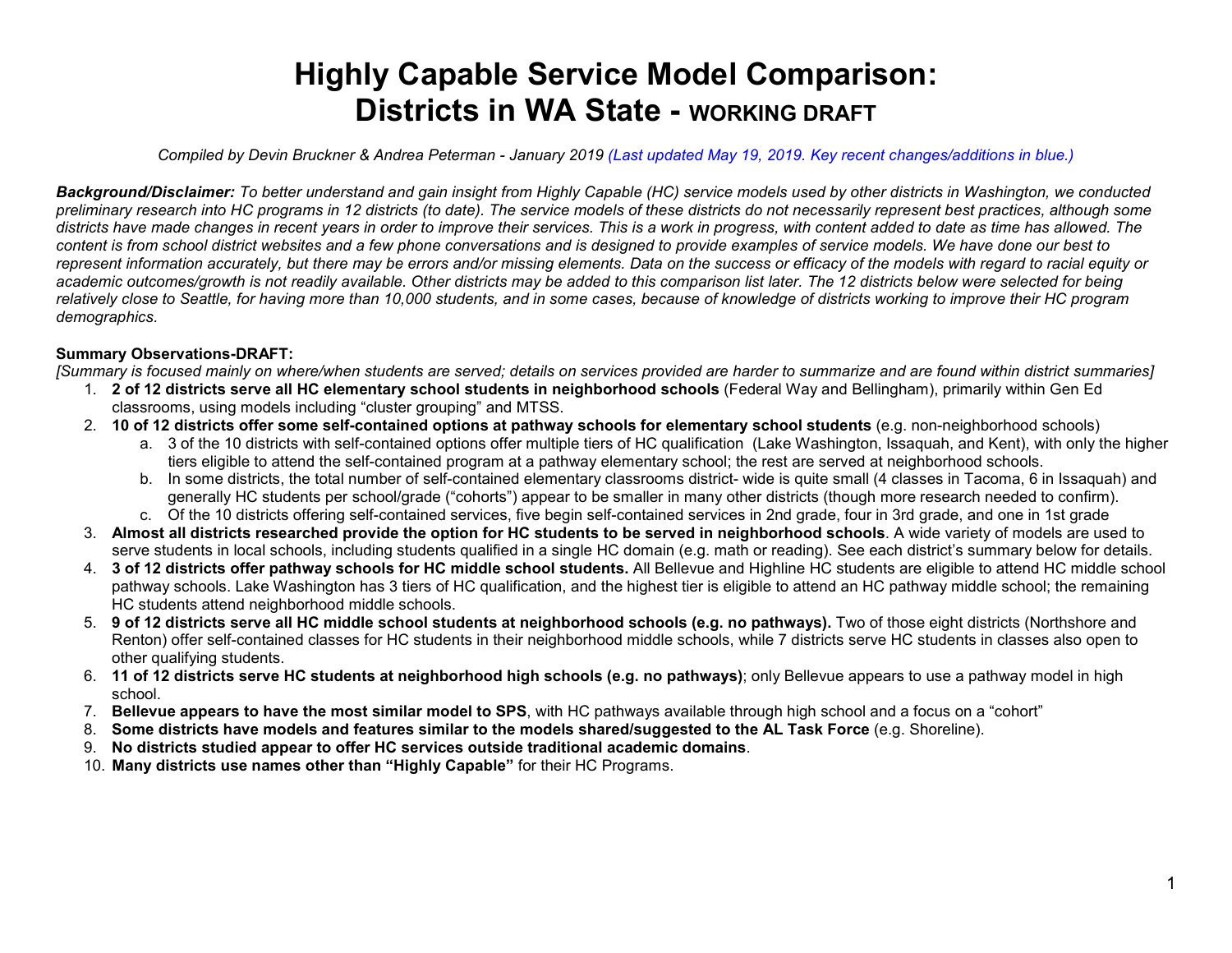# **Examples of Service Delivery Models & Approaches in Elementary: Neighborhood Schools and Pathway Schools**

| Neighborhood School Service Delivery Examples (for elementary)                                                                                                                                                                                                                                                                                                                                                                                                                                                                                                                                                                                                                                                                                                                                                                                                                                                                                                                                                                                                                                                                                                                                                                                                                                                                                                                                                                                                                                                                                                                                                                                                                                                                                                                                                                                                                                                                                                                                                                                                                                                                                                                                                                                                                                                                                                                                                                              | Self-Contained Service Pathway Delivery Examples (for elementary)                                                                                                                                                                                                                                                                                                                                                                                                                                                                                                                                                                                                                                                                                                                                                                                                                                                                                                                                                                                                                                                                                                                                                                                                                                                                                                                                                                                                                                                                                                                                                                                                                                                                                                                                                                                                                                                                                                                                                                                                                                                                                                                                                                                                                                                                                                                                                                                                                                                     |  |  |
|---------------------------------------------------------------------------------------------------------------------------------------------------------------------------------------------------------------------------------------------------------------------------------------------------------------------------------------------------------------------------------------------------------------------------------------------------------------------------------------------------------------------------------------------------------------------------------------------------------------------------------------------------------------------------------------------------------------------------------------------------------------------------------------------------------------------------------------------------------------------------------------------------------------------------------------------------------------------------------------------------------------------------------------------------------------------------------------------------------------------------------------------------------------------------------------------------------------------------------------------------------------------------------------------------------------------------------------------------------------------------------------------------------------------------------------------------------------------------------------------------------------------------------------------------------------------------------------------------------------------------------------------------------------------------------------------------------------------------------------------------------------------------------------------------------------------------------------------------------------------------------------------------------------------------------------------------------------------------------------------------------------------------------------------------------------------------------------------------------------------------------------------------------------------------------------------------------------------------------------------------------------------------------------------------------------------------------------------------------------------------------------------------------------------------------------------|-----------------------------------------------------------------------------------------------------------------------------------------------------------------------------------------------------------------------------------------------------------------------------------------------------------------------------------------------------------------------------------------------------------------------------------------------------------------------------------------------------------------------------------------------------------------------------------------------------------------------------------------------------------------------------------------------------------------------------------------------------------------------------------------------------------------------------------------------------------------------------------------------------------------------------------------------------------------------------------------------------------------------------------------------------------------------------------------------------------------------------------------------------------------------------------------------------------------------------------------------------------------------------------------------------------------------------------------------------------------------------------------------------------------------------------------------------------------------------------------------------------------------------------------------------------------------------------------------------------------------------------------------------------------------------------------------------------------------------------------------------------------------------------------------------------------------------------------------------------------------------------------------------------------------------------------------------------------------------------------------------------------------------------------------------------------------------------------------------------------------------------------------------------------------------------------------------------------------------------------------------------------------------------------------------------------------------------------------------------------------------------------------------------------------------------------------------------------------------------------------------------------------|--|--|
| <b>HC Clusters in Gen Ed Classes: "Clustering" HC students in</b><br>groups of 5-11 HC students in a classroom (Federal Way, Kent)<br>Schools intentionally place 5-11 HC kids in a classroom, to help<br>facilitate differentiation (by creating a larger group)<br>HC cluster groups can be present in multiple classrooms at<br>$\circ$<br>each grade level<br>Differentiation in Gen Ed class, which can include:<br>$\bullet$<br>Flexible grouping and cluster grouping (by subject)<br>$\circ$<br>Acceleration<br>$\circ$<br><b>Extended curriculum</b><br>$\circ$<br>Enhanced and enriched content<br>$\circ$<br>Adjusted pacing<br>$\circ$<br>Compacting the curriculum as well as altering the content<br>$\circ$<br>Use of independent study/projects<br>$\circ$<br>Often offered specifically for Math + Reading (Lake WA)<br>$\circ$<br>Teach support + resources to support differentiated teaching<br>$\circ$<br>Incorporated with with MTSS, using many of the ideas above<br>$\circ$<br><b>Student Learning Plans: Students have unique Student Learning</b><br>$\bullet$<br>Plans developed with goals and learning plans based on student<br>strengths and needs. (Bellingham, Renton, Highline; Highline<br>overview here)<br>HiCap resource room (Shoreline)<br>$\bullet$<br>Serve students in self-contained HC classrooms - some schools<br>$\bullet$<br>in Federal Way and Tacoma have self-contained HC classes, e.g.<br>Tacoma has a few schools that serve HC kids in a multi-age blended<br>classroom for 3-5 graders<br><b>Pull-Out Services:</b> Small groups of students are pulled out of class<br>$\bullet$<br>for separate instruction (e.g. Issaquah pulls out HC students to work<br>with an HC specialist, 2 hours/week for math, 1 hour/week for<br>Reading (plus differentiation by classroom teacher); Lake Wa pulls<br>students out 30 min./week to work with HC Facilitator/Teacher<br>HC Specialists / Facilitators in neighborhood schools (see above)<br>$\bullet$<br>HC Liaisons identified at schools to answer questions, collaborate,<br>$\bullet$<br>and support the unique needs of students identified highly capable<br>(Bellingham)<br>Roll out new model over time: Lake Washington revised their local<br>$\bullet$<br>service approach starting in K-1, then added a new grade each year;<br>Highline is phasing in Student Learning Plans over time (beginning<br>with grades 2-3) | $\bullet$<br>Some districts use a 1 grade level ahead (or occasionally 2) model,<br>sometimes only for specific subjects (more research needed to confirm other<br>district models)<br>Northshore: 1 grade ahead in reading, 1-2 grades ahead in math. At grade<br>$\circ$<br>level in other subjects (science, social studies, writing)<br>Bellevue: 1 grade ahead in all core subjects (language arts, math, science,<br>$\circ$<br>social studies)<br>Lake Washington: 1 grade level ahead<br>$\circ$<br>Issaquah: 1 grade ahead in each subject and enhanced or accelerated<br>$\circ$<br>curriculum in all areas<br>Shoreline: 1-2 grades ahead in math. ELA at grade-level<br>$\circ$<br>Some districts appear to take a more flexible approach (more research<br>needed to confirm)<br>"Takes into account each students needs and capabilities" (Highline)<br>$\circ$<br>"Utilize district resources to provide support meeting individual student<br>$\circ$<br>needs, rather than program specific curriculum" (Renton)<br>"Highly capable students use the same curriculum as other students.<br>$\circ$<br>However, they will typically learn at a much faster rate and go more in depth<br>than other studentsCurriculum is compacted, allowing for in-depth<br>extensions and creative expressions." (Tacoma)<br>Services "may" include above grade level instruction; does not appear to be<br>$\circ$<br>a strict 1-2 grade ahead model (Kent)<br>While most self-contained programs at pathway schools are full-time, in Lake<br>$\bullet$<br>Washington, some HC students attend a pathway school just 1 day per week<br>Concentration of pathway schools varies significantly by district (with all<br>$\bullet$<br>appearing to have a more distributed approach than Seattle). Number of self-<br>contained elementary pathway schools / total elementary schools (and %):<br>Bellevue: 4/~15 (27%)<br>$\circ$<br>Bellingham: 0/14 (0%) -- no pathways (served at local schools)<br>$\circ$<br>Everett: 6/18 (33%)<br>$\circ$<br>Federal Way: 0/23 (0%) -- no pathways (served at local schools)<br>$\circ$<br>Highline: 2/18 (11%)<br>$\circ$<br>Issaquah: 2/15 (13%)<br>$\circ$<br>Kent: 5/28 (18%)<br>$\circ$<br>Lake Washington: Full-time: 11/29 (38%), Part-time: 3/29 (10%)<br>$\circ$<br>Northshore: 4/22 (18%)<br>$\circ$<br>Renton: 6/15 (40%)<br>$\circ$<br>Seattle: 4/73 (including the 10 K-8 schools) (5%)<br>$\circ$<br>Shoreline: 2/10 (including 1 K-8 school) (20%)<br>$\circ$ |  |  |
|                                                                                                                                                                                                                                                                                                                                                                                                                                                                                                                                                                                                                                                                                                                                                                                                                                                                                                                                                                                                                                                                                                                                                                                                                                                                                                                                                                                                                                                                                                                                                                                                                                                                                                                                                                                                                                                                                                                                                                                                                                                                                                                                                                                                                                                                                                                                                                                                                                             | Tacoma: 3/35 (9%)<br>$\circ$                                                                                                                                                                                                                                                                                                                                                                                                                                                                                                                                                                                                                                                                                                                                                                                                                                                                                                                                                                                                                                                                                                                                                                                                                                                                                                                                                                                                                                                                                                                                                                                                                                                                                                                                                                                                                                                                                                                                                                                                                                                                                                                                                                                                                                                                                                                                                                                                                                                                                          |  |  |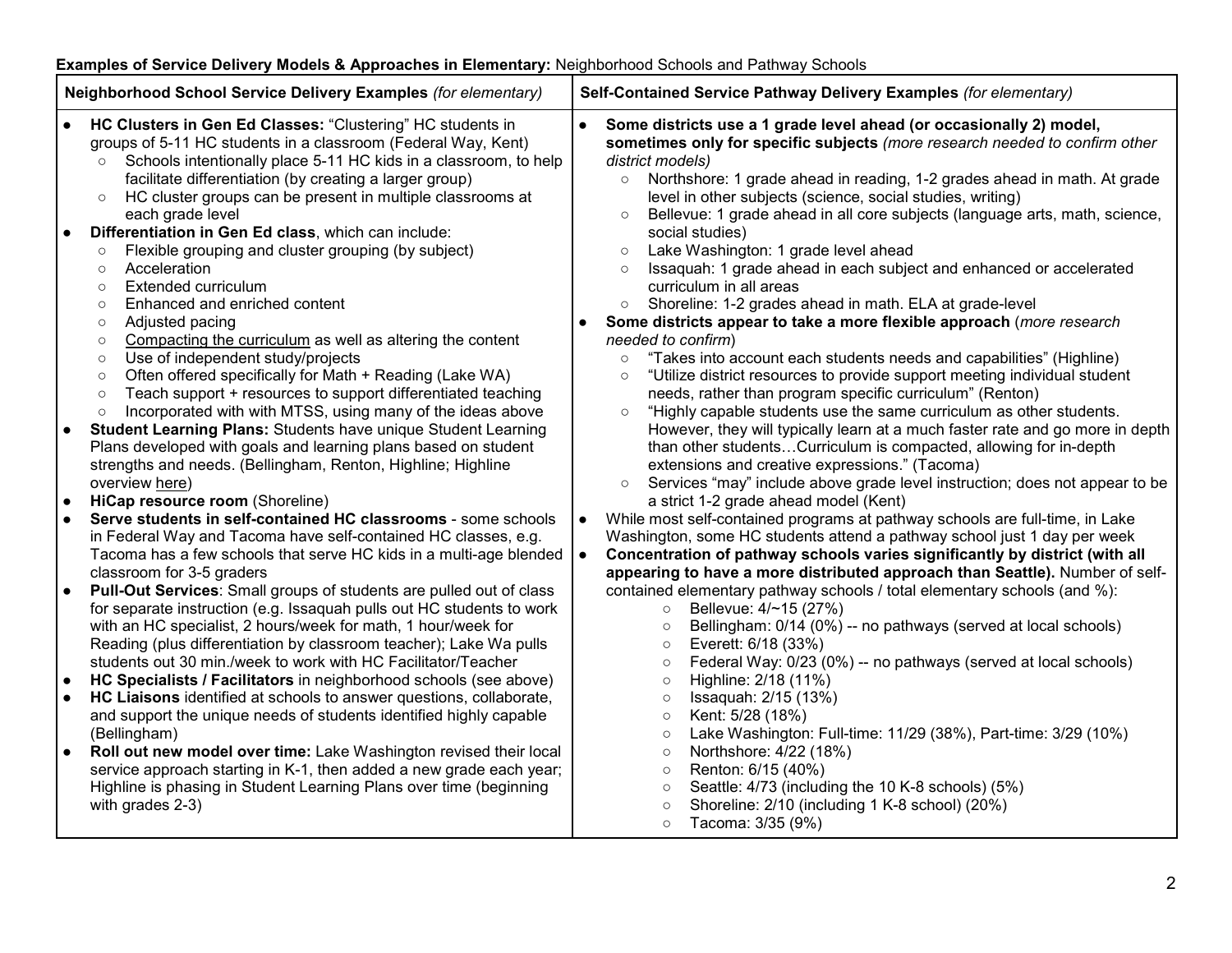**Other Districts To Add Later As Time Allows:** Edmonds, Spokane, 2 Vancouver districts, Puyallup, others? Districts of similar size/demographics in other states? Other districts considered best practice or with highly-regarded models? *District population and demographic info is for 2017-18 (source: OSPI)*

> **District Summary:** Population: 21,640 students

American Indian/Alaska Native 10.2% Asian 39.9% Black/African American 3.0% Hispanic/Latino of any race 12.2% Native Hawaiian/Pacific Islander 0.2% Two or More Races 9.0%  $\blacksquare$ White  $\blacksquare$ *Low-Income (FRL qualified) 18.8%*

# **1. [Bellevue](https://bsd405.org/services/advanced-learning/)**

### **Service Model Summary:**

**GRADES K-1:** Served at regular classrooms at local schools.

**GRADES 2-12:** Pathway schools with self-contained classes available + option for differentiation at neighborhood schools.

- Students identified as highly capable have the [option to receive services in their home school.](https://bsd405.org/services/advanced-learning/change-of-service-options/) They will receive enhanced or extended learning opportunities in their regular classroom through differentiated services.
- **Kindergarten and First grade students** [identified as most highly capable](http://bsd405.org/programs/gifted/identification-process/#test-scores-needed) receive services **in their neighborhood or choice school.** Services are NOT provided in a self-contained classroom. K-1 Services provide enhanced or extended learning opportunities in the regular classroom in the content areas for which the student has been identified.
- **Domain-Specific Services [Grade 2+]** *[Serve grade 2 now, and will add a new grade added each year, so years offered will expand over time]* Students are identified based on academic strength in Literacy, Math, or Nonverbal (advanced non-verbal reasoning – the ability to analyze visual information and solve problems using visual, abstract and/or diagrammatic reasoning). Domain-specific services will be provided **in the general education classroom** in the school where your child is enrolled. Domain-specific services will roll-up to the next grade each year. For example, Grade 2 will be added during the 2018-19 school year, Grade 3 will be added during the 2019-20 school year, and so on.
- **Differentiated Services [Grades 2-12]** Advanced learning services provided at a neighborhood school or choice school are designed to meet the student's academic strengths and social/emotional needs in the general education classroom. Through differentiation, teachers utilize various instructional practices which may include accelerating, extending or [compacting the curriculum](https://bsd405.org/services/advanced-learning/curriculum/) as well as altering the content, process and/or product in response to a student's needs. This similar to th[e](https://bsd405.org/wp-content/uploads/2018/05/Domain-Specific-Services-Model.pdf) [Domain Specific Services Model](https://bsd405.org/wp-content/uploads/2018/05/Domain-Specific-Services-Model.pdf) but provided in the core content areas of language arts, math, science and social studies. Parents and teachers receive a Highly Capable Classroom-Based Student Plan. Each child's plan will explain his/her strengths as well as provide instructional ideas that the teacher may choose to utilize as needed in addition to the variety of differentiation practices already in place.
- **Self-Contained Services Elementary [Grades 2-5]:** Offered at 4 elementary schools (of ~15 neighborhood elementary schools), each serving 2-7 feeder schools. Full day services which provide students opportunities to engage in intellectually stimulating endeavors with peers who are learning at comparable levels. Services are provided at one grade level beyond the grade of enrollment in core content areas of language arts, math, science, and social studies. Services in the math domain are determined by academic performance on curriculum placement tests in grades 2-4. Students are assigned to math classrooms, at appropriate levels, with opportunities for content and process differentiation.
- **Self-Contained Services - Middle School [Grades 6-8]:** Offered at 2 middle schools (out of 5 neighborhood middle schools). Services are provided to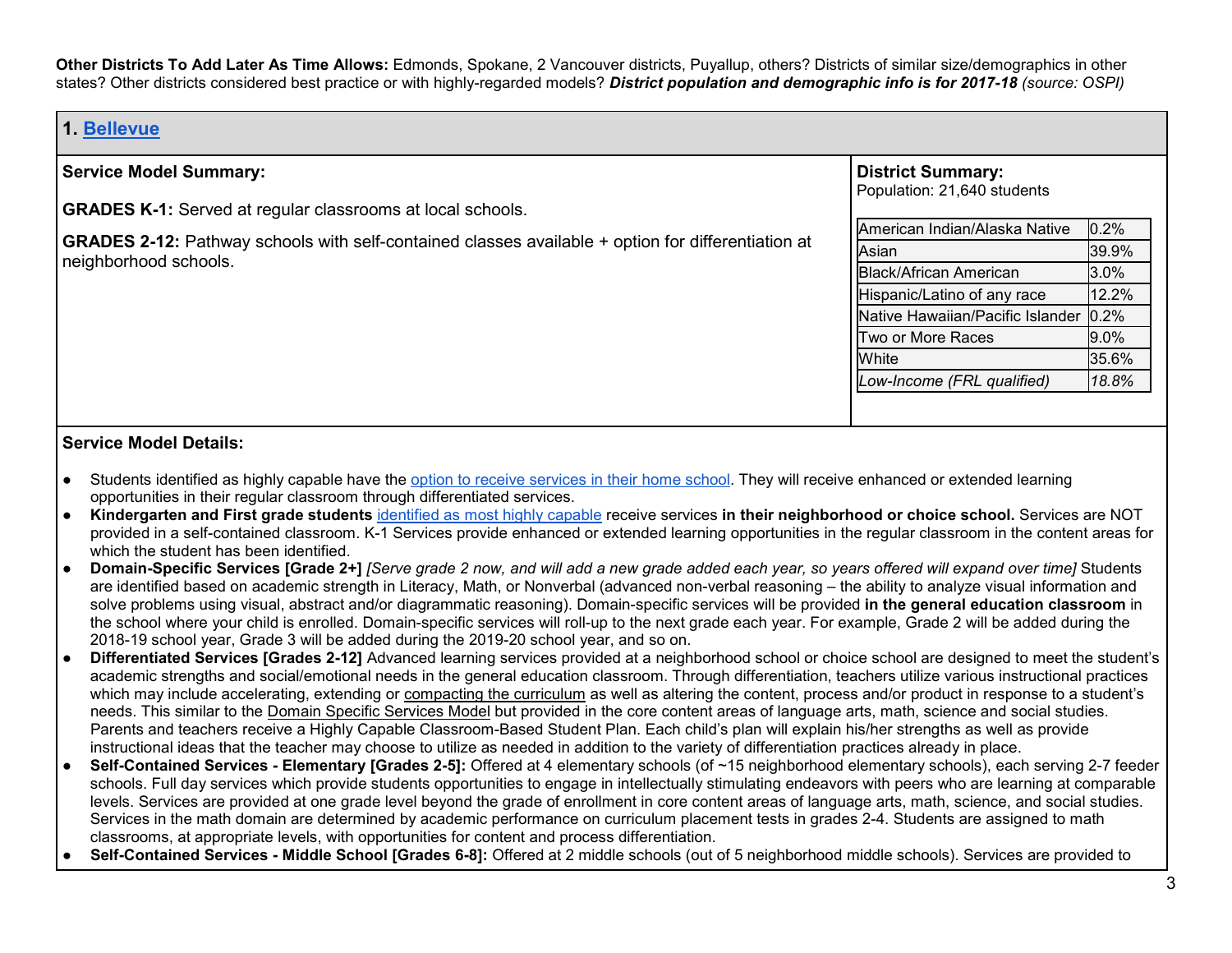students in Language Arts, Social Studies, Math, and Science. The Language Arts and Social Studies curricula emphasize and integrate the use of critical thinking skills in receptive and expressive abilities through the study of various cultural, historic, economic, geographic, and literary perspectives. The Math curriculum follows the district sequence with students accelerated by one year (or more if acceleration occurred in grades 2-4 or via summer school/outside learning.) Extensions and enhancements to the math curriculum are utilized to help students gain a more conceptual understanding of the topics presented. In Science, the curriculum prepares students for high school biology in the 8th grade.

Self-Contained Services - High School [Grades 9-12]: Offered at 1 high school (out of 4 comprehensive high schools) Students are grouped in a cohort in the core areas of English, history, science and math. In grades 10 & 11 students enroll in the International Baccalaureate (IB) Program with the goal of completing the IB diploma at the end of the 11th grade. At the conclusion of the IB program (12th grade), students participate in internships and attend college level English and Humanities courses with the cohort of identified students. Students may also enroll in additional AP courses and electives to round out their senior year. *(Do all HC students do the IB pathway at Interlake? Or are there other options at Interlake?)* 

● *Bellevue may limit enrollment to a certain # of students in pathway schools? Heard this but need to learn more.* 

# **2. [Bellingham](http://bellinghamschools.org/programs/highly-capable-learners-hcl/)**

| <b>Service Model Summary:</b>                          | <b>District Summary:</b>         |       |
|--------------------------------------------------------|----------------------------------|-------|
| <b>ALL GRADES:</b> Students served locally using MTSS. | Population: 11,907 students      |       |
|                                                        | American Indian/Alaska Native    | 1.0%  |
| <b>GRADES 2-8: Unique student learning plans.</b>      | Asian                            | 5.6%  |
|                                                        | <b>Black/African American</b>    | 2.0%  |
|                                                        | Hispanic/Latino of any race      | 16.2% |
|                                                        | Native Hawaiian/Pacific Islander | 0.4%  |
|                                                        | Two or More Races                | 7.6%  |
|                                                        | White                            | 67.3% |
|                                                        | Low-Income (FRL qualified)       | 38.7% |

## **Service Model Details:**

#### **Program Design**

The district will offer a [continuum of services](https://bellinghamschools.org/program/highly-capable-approach-overview/) to students identified highly capable that may include but are not limited to:

- **Tier I:** Classroom experiences which all students access;
- **Tier II** *(required for 5-15% of students to achieve acceptable growth)***:** Differentiation to extend/enrich classroom experiences, intentional grouping arrangement for collaboration, menu of learning options;
- **Tier III** *(required for 1-5% of students to achieve acceptable growth)***:** Single subject acceleration, advanced placement courses, whole grade level acceleration (i.e. early entrance to kindergarten), individualized approach.

Each second through eighth grade student will have a unique Student Learning Plan developed in collaboration with the student, teacher and family to nurture the identified area of strength or to strengthen an area where the student may struggle.

In fifth grade we identify students who may benefit from an intensive intervention by taking Compacted Math 7/8 as sixth graders. This is generally the top 1-2% of mathematicians. [More information about our middle school math pathway.](https://bellinghamschools.org/families/academics/middle-school-math-q/)

Have HCL Liaisons identified at most schools to answer questions, collaborate, and support the unique needs of students identified highly capable.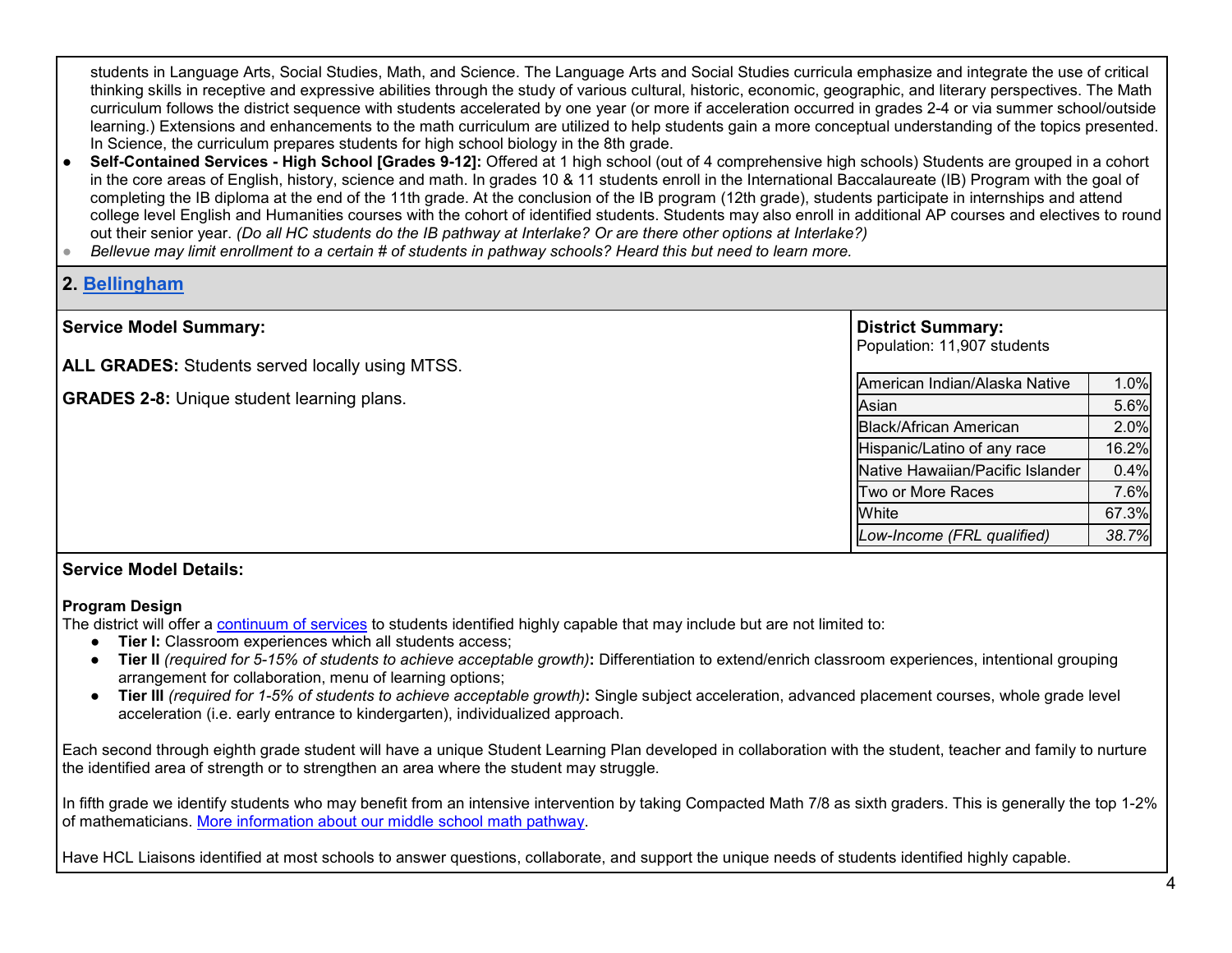**3. [Everett](https://www.everettsd.org/Page/5961)**

| <b>District Summary:</b>         |                                                            |
|----------------------------------|------------------------------------------------------------|
|                                  |                                                            |
| American Indian/Alaska Native    | 0.5%                                                       |
| Asian                            | 14.2%                                                      |
| <b>Black/African American</b>    | 4.2%                                                       |
|                                  | 19.2%                                                      |
| Native Hawaiian/Pacific Islander | 1.3%                                                       |
| Two or More Races                | 7.6%                                                       |
| White                            | 53.2%                                                      |
| Low-Income (FRL qualified)       | 35.7%                                                      |
|                                  | Population: 20,705 students<br>Hispanic/Latino of any race |

# **Service Model Details:**

#### **OVERVIEW: "Challenging Options" classes provide extra academic challenges for students in grades K-12.**

- **[Elementary](https://www.everettsd.org/site/Default.aspx?PageID=6668) classrooms** in grades 2-5 are self-contained for highly capable students who meet the state's criteria for giftedness[.](https://docushare.everett.k12.wa.us/docushare/dsweb/Get/Document-48721/)
- **[Middle School](https://www.everettsd.org/site/Default.aspx?PageID=6669) Advanced Pathways** include English Language Arts and Mathematics. These classes are for students who are achieving at high academic levels and are motivated learners. Students self-select in. Teachers, parents and students may refer students for the program. Selection for these courses is based on parents' and teachers' thoughtful consideration of the characteristics of students likely to succeed in advanced pathway courses.
- **[High School](https://www.everettsd.org/site/Default.aspx?PageID=6670) Honors, Advanced Placement and College in High School** courses are among the challenging options available. High school students self-select these classes based upon their interests, skills, and abilities and with the guidance of parents and school counselors.

**LEAP for Grades K-1:** Students who are identified and selected for Learning Enrichment Achievement Program (LEAP) receive enrichment in the same school and classroom they are in now (homeschool and regular classroom). Services may include differentiation, enrichment activities, grouping with peers of similar ability, project-based learning or other activities that extend learning.

**Elementary School Highly Capable Program:** [Elementary](https://www.everettsd.org/site/Default.aspx?PageID=6668) classrooms in grades 2-5 are self-contained for highly capable students who meet the state's criteria for giftedness.

- Designed to meet learning needs and challenge students who have advanced thinking and academic abilities.
- Self-contained classrooms with a fast-paced curriculum that encourages and inspires them to develop higher level thinking skills.
	- Different pace, complexity, and instruction with emphasis on higher level thinking and problem solving skills necessary for identified highly capable students to reach their full potential.
	- Curriculum is taken deeper, not further or faster.
	- Students are taught and graded at one grade level above their chronological grade in Reading and Mathematics.
	- Often project based.
	- More homework such as a special projector if students do not finish work in class.
	- Not a private school/not a self-paced program. Class numbers are the same as regular education.
	- All types of students are in gifted classes, including those with special needs of learning and behavior.
- HC classrooms are held in specific schools at 6 of 18 elementary schools in the district.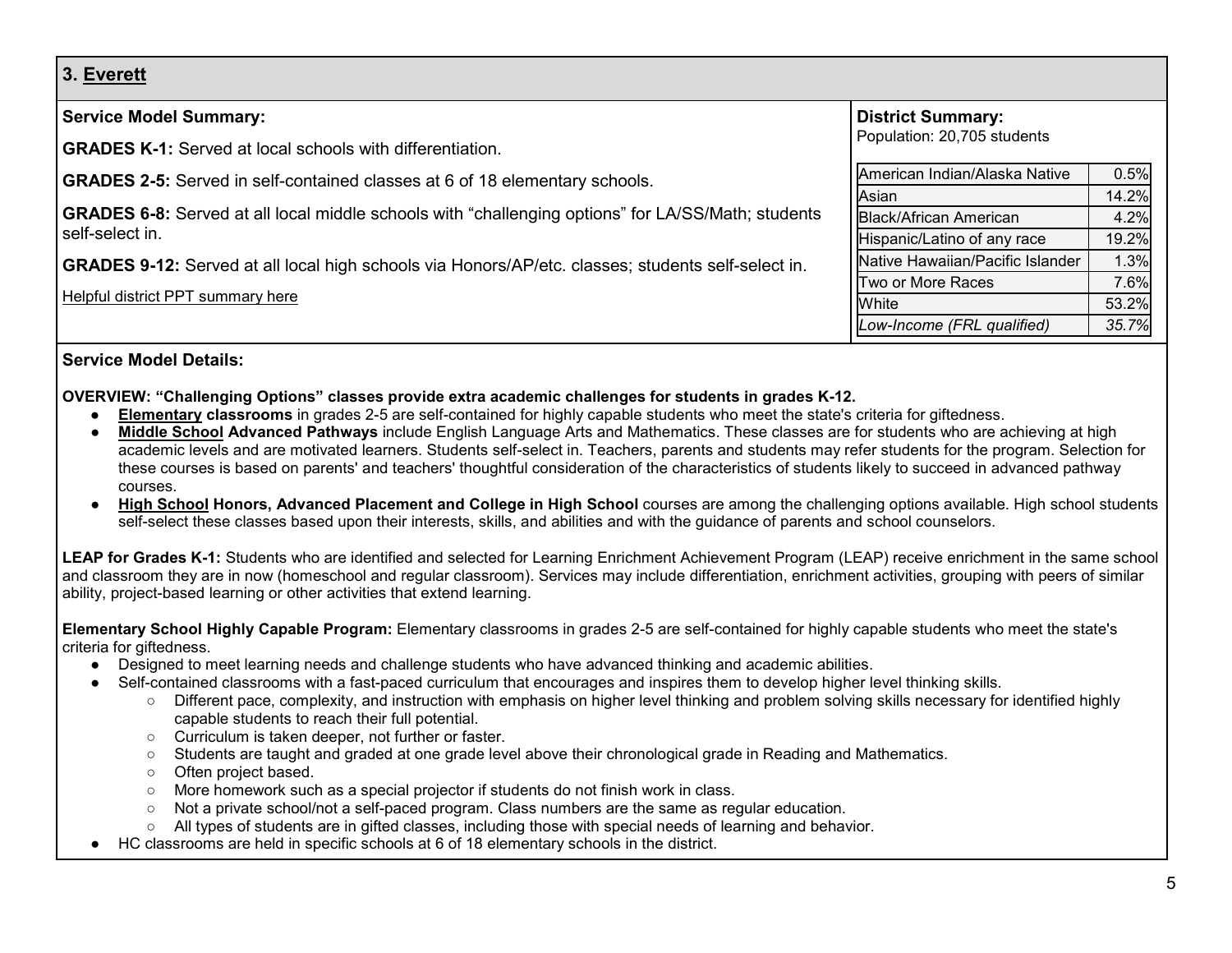- The district provides transportation to students in HC classes.
- The Highly Capable centers may have multi-age classrooms to accommodate the number of students qualifying each year.

### **Middle School Challenging Options:**

- Challenging classes are offered in the Language Arts/Reading/Social Studies block and in Math.
- Classes are for students who are achieving at high academic levels and are motivated learners.
- Elementary school HC students are enrolled in these classes + others students can self-select in with input from teachers and parents. This was an intentional choice to open up the advanced classes more broadly. Decisions are made at a school-level. Teachers, parents, and students may refer students for the program. Selection for these courses is based on assessment scores and teacher recommendations.
- Challenging Options are offered at all five middle schools.

**High School Challenging Options:** A variety of Challenging Options are available at each large high school (3 total). Students can self-select to take the classes. Options include:

- **[Honors and Advanced Courses](https://www.everettsd.org/Page/8979)** in English, Math and Science: Honors courses at the high school level are made available to 9th and 10th grade students who are preparing to take advanced coursework in English and Science during grades 11 and 12.
- **[Advanced Placement](https://www.everettsd.org/Page/8980) (AP):** AP courses are open to all students who are ready for rigorous, challenging learning opportunities. Students enrolled in an AP classes should be prepared to read and perform at a college level. Many AP courses fulfill graduation requirements and college entrance requirements while preparing students to take the AP exam. Students are strongly encouraged to participate in the AP exam, but it is not a requirement.
- **[College in the High School:](https://www.everettsd.org/Page/14945)** College in the High School (CIHS) courses allow students to earn college credit from local colleges while taking courses at their own high school. Student pay a reduced tuition rate to the college for credit. Everett Public Schools works with three different colleges to offer a wide variety of credit choices depending upon the course: University of Washington, Everett Community College, and Bellevue College.
- **[Tech Prep Courses:](https://www.everettsd.org/Page/14946)** A partnership between high schools and community colleges to earn college credit in addition to high school credit. A grade of a [B is required for college credit. Students must demonstrate mastery in specific competencies and complete enrollment for each course.](https://www.everettsd.org/Page/14946)
- **Industry Certifications**
- **[Running Start \(RS\) Programs:](https://www.everettsd.org/Page/14947)** Students in grades 11 and 12 who qualify and enroll in RS may take college courses at local community colleges instead of attending high school courses. Students can fulfill core and elective requirements through RS classes for which they successfully earn credit.

# **4. [Federal Way](https://www.fwps.org/Page/1855)**

| <b>Service Model Summary:</b>                                                                                                                                                                          | <b>District Summary:</b><br>Population: 23,648 students |       |
|--------------------------------------------------------------------------------------------------------------------------------------------------------------------------------------------------------|---------------------------------------------------------|-------|
| <b>GRADES K-12:</b> All served at neighborhood schools. HC students often "clustered" in elementary<br>school with 5-11 HC kids in one class. Some self-contained classes at local elementary schools. | American Indian/Alaska Native                           | 0.5%  |
|                                                                                                                                                                                                        | Asian                                                   | 11.5% |
|                                                                                                                                                                                                        | <b>Black/African American</b>                           | 14.3% |
|                                                                                                                                                                                                        | Hispanic/Latino of any race                             | 29.8% |
|                                                                                                                                                                                                        | Native Hawaiian/Pacific Islander                        | 5.4%  |
|                                                                                                                                                                                                        | Two or More Races                                       | 11.9% |
|                                                                                                                                                                                                        | White                                                   | 26.7% |
|                                                                                                                                                                                                        | Low-Income (FRL qualified)                              | 64.5% |
| <b>Service Model Details:</b>                                                                                                                                                                          |                                                         |       |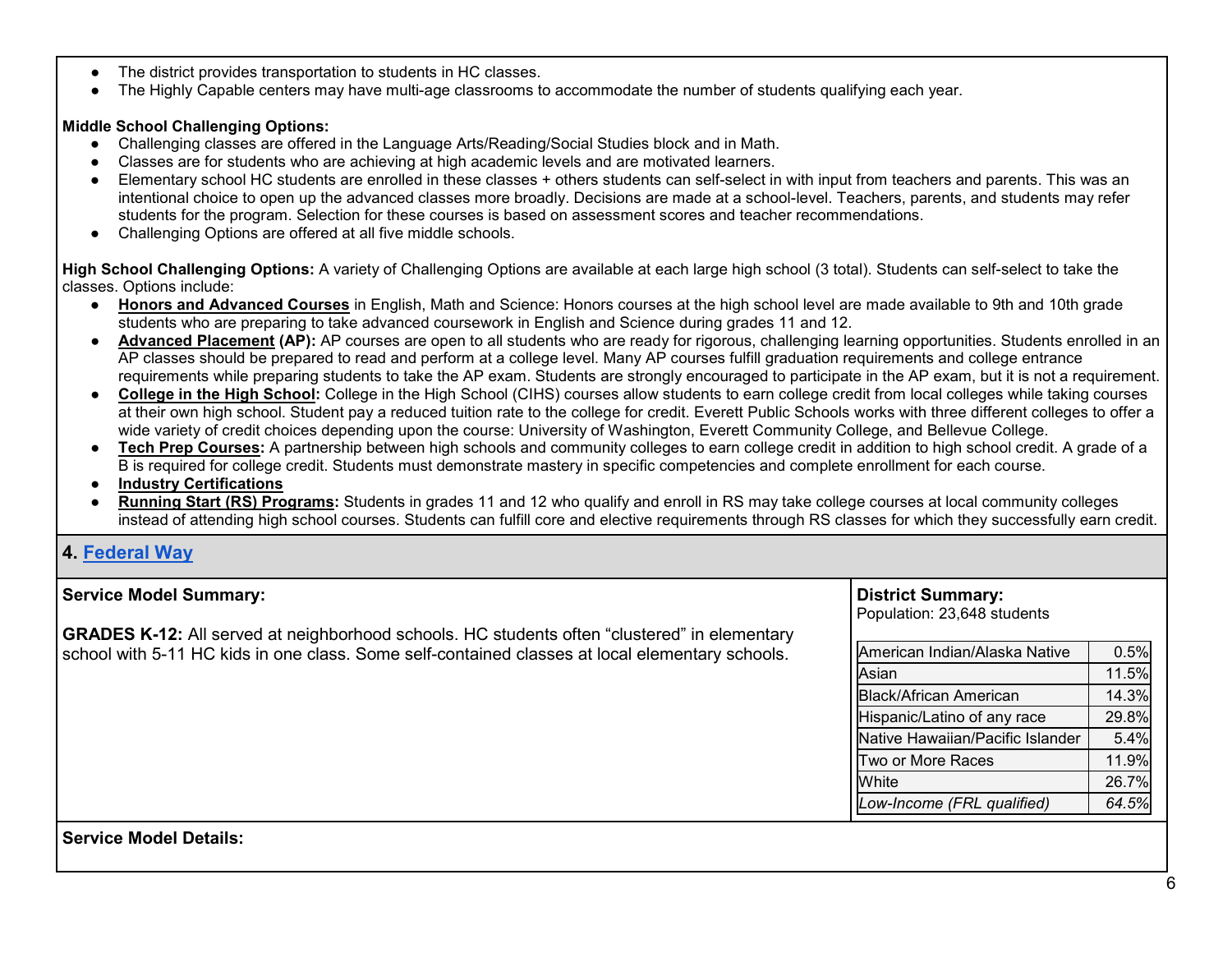- **Each school** has a continuum of services that could include, but is not limited to: differentiation, enrichment, and/or acceleration.
- **HC students served at neighborhood schools** (no pathways).
- The **services may be delivered in a general education, a cluster-grouped, or a self-contained classroom.**
	- Elementary students service by two models: self contained classes and "clusters" (groups of 5-11 HC students in a classroom, with teachers/administration intentionally placing HC students in specific classes). HC cluster groups can be present in multiple classrooms at each grade level.
	- The principals decide how to serve.
	- Most schools cluster HC students into joint HC/Gen Ed classrooms. Seem to be transitioning from self-contained (only a few schools have selfcontained classes)
- Secondary schools may also provide services through advanced programs, extra-curricular clubs, academic competitions, and/or partnerships with outside agencies.
- High school students all assigned to neighborhood high schools (which each offer slightly different service offerings, but each designed to meet needs to HC students).
- In high school, all students take some advanced classes, is opt out, not opt in.
- Each school has a HiCap lead, who is a teacher (attend monthly meetings, oversee screening, etc + receive stipend).
- A Seattle Times article about Federal Way's HC program from April 2017 is [here.](https://www.seattletimes.com/education-lab/gifted-programs-across-washington-leave-out-black-and-latino-students-except-in-federal-way/)

# **5. [Highline](https://www.highlineschools.org/academic-programs/highly-capable)**

#### **Service Model Summary: GRADES K-1:** Served locally at neighborhood schools. **GRADES 2-3:** Option to be served locally at neighborhood school. **GRADES 2-6:** Served in self-contained classrooms at 2 pathway schools. **GRADES 7-8:** Served in self-contained classrooms at 2 pathway schools (out of 5 middle schools total). **GRADES 9-12:** Served at all neighborhood schools (AP, IB, College in the HS, Running Start). **District Summary:** Population: 19,975 students American Indian/Alaska Native | 0.9% Asian 14.4% Black/African American 14.6% Hispanic/Latino of any race | 38.4% Native Hawaiian/Pacific Islander | 3.9% Two or More Races I 6.1% White 21.7% *Low-Income (FRL qualified) 69.0%*

# **Service Model Details:**

Highline Public Schools [Highly Capable Annual Plan, 2018-19](https://resources.finalsite.net/images/v1545945015/highlineschoolsorg/w3nu06g1nprqo5hpnzuo/HiCapAnnualPlan2018-19_Updated12-27-18.pdf) (plan includes a demographic breakdown of the Challenge program -- racially disproportionate/lack of progress)

**Elementary School Program** (designed for students in grades K-6 who are academically advanced or demonstrate high intellectual capability).

- **Kindergarten-Grade 1**: Students in kindergarten and 1st grade who are identified for highly capable services will receive these services in the student's **home classroom**, with teachers providing extensions during literacy and/or math blocks.
- **Grades 2-6 (Challenge Program):** Students entering grades 2-6 who are identified for highly capable services and invited to the **Challenge program**  may attend either Shorewood or Parkside Elementary. Students in the elementary Challenge program will be in a class that will take into account each student's needs and capabilities.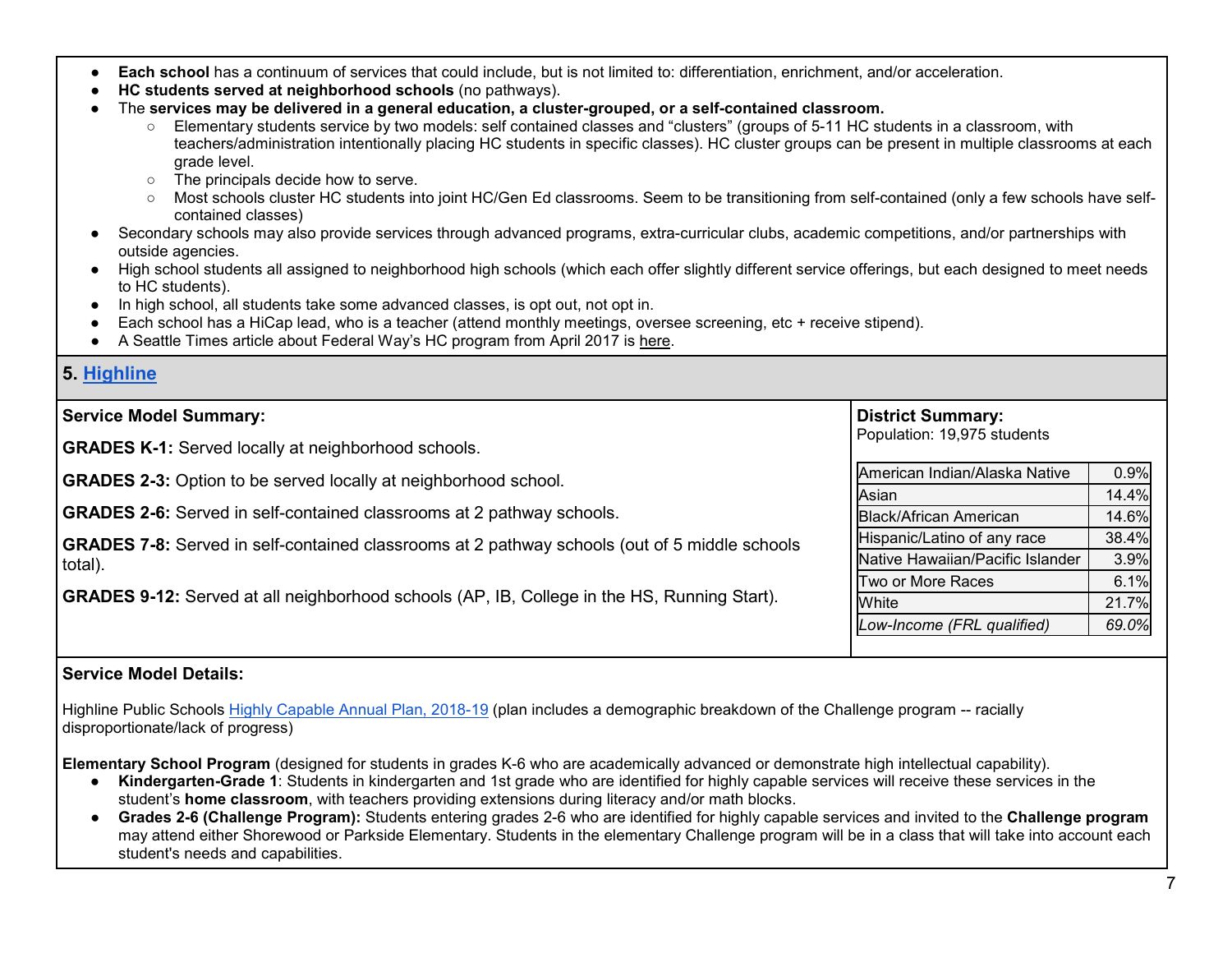● **2nd and 3rd Grade Learning Plans**: Starting in fall 2018, we will also offer the option of a **Highly Capable Learning Plan** for incoming, identified 2nd and 3rd grade students in their neighborhood school. Helpful 1 page overview [here.](https://resources.finalsite.net/images/v1541703314/highlineschoolsorg/onwz3jtu9jyuewnqhrwd/HCLPProgramFamilyFlyerFINAL.pdf) Families can choose between the Challenge Program (selfcontained pathway) or an HC Learning Plan (they get both options; not a two-tiered model). Will expand to 4th and 5th grade in the 2019-2020 school year.

#### **Middle School**

- Students entering 7th grade who are identified for highly capable services are invited to the Challenge program. This program is currently located at Sylvester and Chinook middle schools. Once a student is accepted into the Challenge program, they are assigned to a school based on where they live in Highline. Transportation is provided.
- Challenge course options may be provided in math, language arts, science and/or social studies.

#### **High School**

- Available at each of our high school campuses.
- Includes intentional course pathways that continue students' accelerated trajectory toward success in college-like coursework (AP, IB, College in the High School and Running Start).
- Students will be encouraged to take these college-like courses as early as possible in high school and continue the learning trajectory by taking the highest level courses available either at their school or at local colleges through Running Start.

## **6. [Issaquah](https://www.issaquah.wednet.edu/academics/programs/gifted)**

| <b>Service Model Summary:</b>                                                                        | <b>District Summary:</b><br>Population: 21,044 students |       |
|------------------------------------------------------------------------------------------------------|---------------------------------------------------------|-------|
| <b>GRADES K-2:</b> Served at local schools (pull-out model and/or differentiation).                  |                                                         |       |
|                                                                                                      | American Indian/Alaska Native                           | 0.2%  |
| <b>GRADES 3-5:</b> 2 tiers of HC qualification and service: self-contained (MERLIN) and neighborhood | Asian                                                   | 28.8% |
| schools (SAGE).                                                                                      | <b>Black/African American</b>                           | 1.9%  |
| <b>GRADES 6-12:</b> Served at all neighborhood middle and high schools.                              | Hispanic/Latino of any race                             | 8.4%  |
|                                                                                                      | Native Hawaiian/Pacific Islander                        | 0.2%  |
|                                                                                                      | Two or More Races                                       | 7.5%  |
|                                                                                                      | White                                                   | 53.0% |
|                                                                                                      | Low-Income (FRL qualified)                              | 9.7%  |
|                                                                                                      |                                                         |       |

- **K-2: PEP** (Primary Enrichment Program) offered at each elementary school; may include pull-out/push in model and/or differentiated instruction within the classroom. SAGE/PEP teachers provide support for these services.
- **3-5: Two tiers of HC qualification:** 
	- **MERLIN** (Mind Education Right Left Integration): self-contained program located at 2 Elementary schools. Each of the schools offers one selfcontained classroom per grade. Parents responsible for transportation. Enhanced or accelerated curriculum in all academic areas. It is for students who test academically and cognitively at exceptionally advanced levels in the areas of reading, math and creativity, as well as verbal, non-verbal, and quantitative abilities. 1 grade ahead in each subject. Not space limited at this point in time.
	- **SAGE** (Special Approach to Gifted Education): offered at each elementary school. It is for students who test academically and cognitively at exceptionally advanced levels in reading and verbal abilities and/or the area of math, quantitative and nonverbal abilities and creativity. Selected students will be served with either a math and/or reading focus. Provided differentiated instruction by classroom teachers who work cooperatively with the SAGE teachers + SAGE teachers work w/students for 1-3 hours a week; May include: advanced curriculum or clustering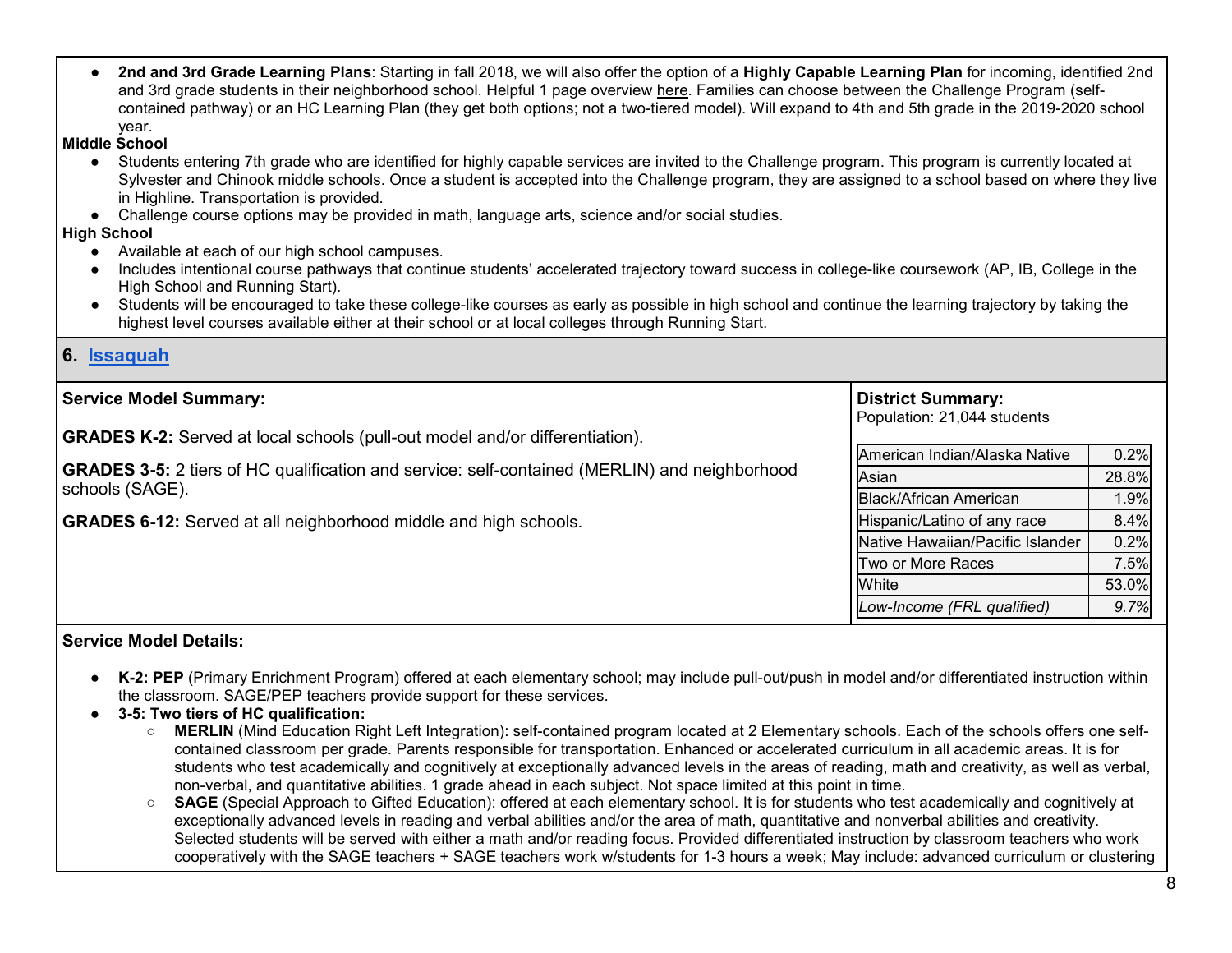in reading and/or math. (Is not just for single domain qualifiers, can be for students strong in both but not strong enough to qualify for Merlin.) ■ SAGE Math:

- Differentiation in the classroom
- 2 hours per week with SAGE teacher
- SAGE Reading:
	- Differentiation in the classroom Leveled Readers
	- 1 hour per week with SAGE teacher
- **6-12:** No pathway middle or high schools; options include, but are not limited to: Honors classes, International Baccalaureate (IB), Advanced Placement (AP), Running Start, College in the High School, and online courses.

# **7. [Kent](https://www.kent.k12.wa.us/domain/4327)**

| <b>Service Model Summary:</b><br><b>GRADES K-2:</b> Served at neighborhood schools through differentiation.   | <b>District Summary:</b><br>Population: 27,887 students |       |
|---------------------------------------------------------------------------------------------------------------|---------------------------------------------------------|-------|
|                                                                                                               | American Indian/Alaska Native                           | 0.3%  |
| <b>GRADES 3-6:</b> 2 tiers of HC qualification and service: higher scoring students served in self-contained, | Asian                                                   | 19.2% |
| others at neighborhood schools.                                                                               | <b>Black/African American</b>                           | 11.9% |
| <b>GRADES 7-8:</b> Served at all neighborhood middle schools with advanced courses/clustering.                | Hispanic/Latino of any race                             | 22.6% |
|                                                                                                               | Native Hawaiian/Pacific Islander                        | 2.6%  |
| <b>GRADES 9-12:</b> Served at all neighborhood high schools.                                                  | Two or More Races                                       | 9.6%  |
|                                                                                                               | White                                                   | 33.7% |
|                                                                                                               | Low-Income (FRL qualified)                              | 53.0% |

- **K-2:** Primary Enrichment Program (PEEP): services offered at student's neighborhood school in a general education classroom. Program designed to build on students' strengths and to nurture their potential so that advanced ability has the opportunity to emerge. Services may include differentiated instruction w/ flexible grouping, enhanced/enriched content, curriculum compacting, adjusted pacing
- **3-6**: Two models and 2 tiers of HC admission:
	- **Accelerated and Clustered Enrichment (ACE) Program** at **neighborhood schools**. Led by teachers trained and familiar with the needs of highly capable students; *clusters of HC students* receive instruction designed to meet their advanced needs while participating with other students within their school community (try to cluster HC students in specific classrooms). Services may include: Differentiated instruction with flexible grouping; Enhanced/enriched content or curriculum; Adjusted pacing; Curriculum compacting with the use of independent study/projects. For students scoring 95 percentile and above on multiple areas of CogAt and other tests.
	- **Odyssey Program:** students who are academically highly gifted as demonstrated by achievement at the highest levels in both the quantitative and verbal areas will be served in **self-contained classrooms at selected program sites** (5 schools). For students scoring 97 percentile and above on both reading and math on CogAt and other tests. Such students demonstrate significantly different learning needs that require comprehensive and substantial modification to the general education curriculum and classroom experience to achieve educational benefit. Services may include:
		- Above grade level curriculum acceleration
		- Differentiated instruction with flexible grouping
		- Enhanced/enriched content or curriculum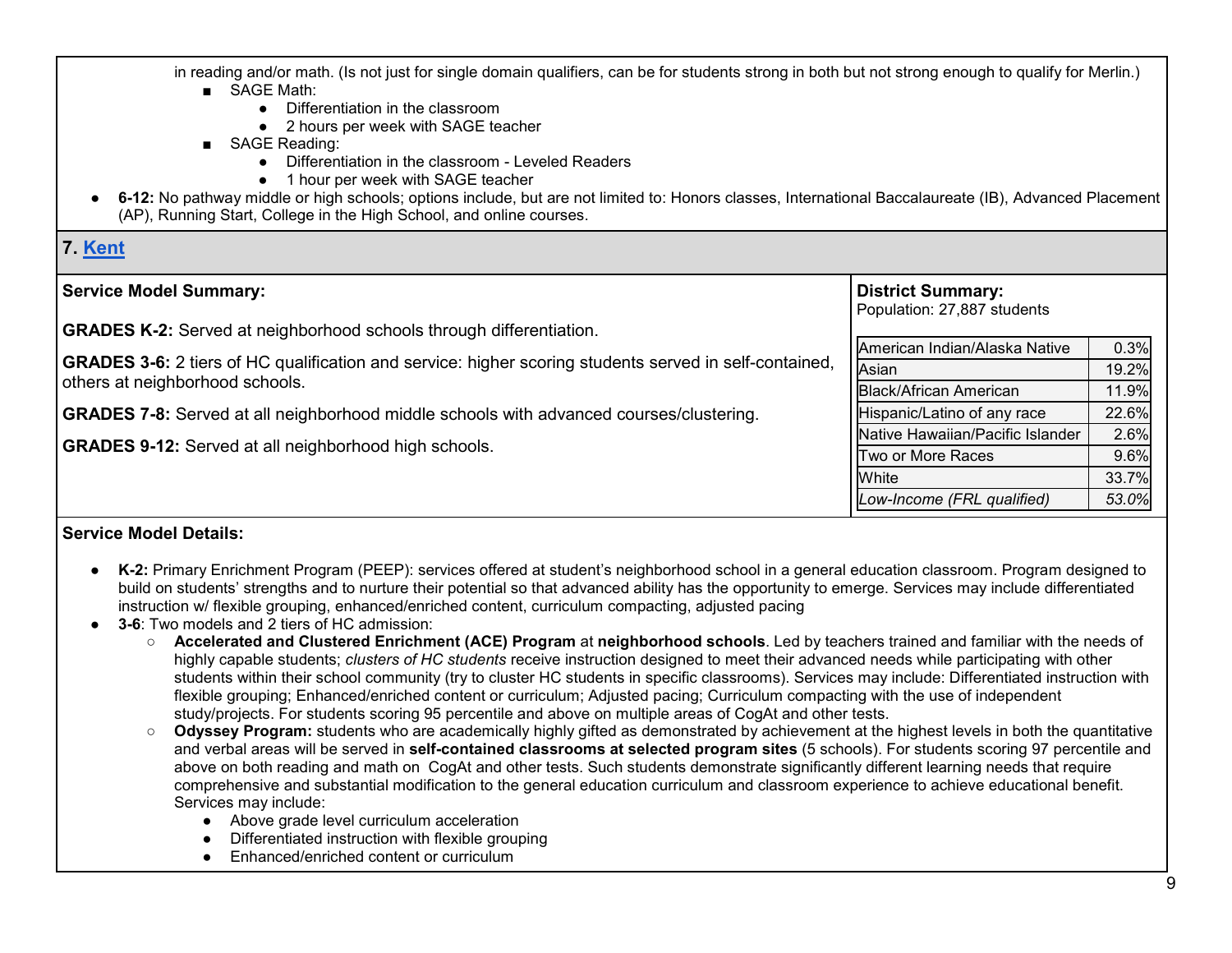- Curriculum compacting with the use of independent study/projects ● Support for social-emotional needs ○ More students are in the ACE than Odyssey Program. **7-8:** Acceleration Programs and Services offered at the student's neighborhood school in a general education classroom. ● **9-12:** Acceleration Programs and Services provided at the student's neighborhood school through Honors, AP, IB, Career & College Readiness, and College in the High School classes. ● Roughly 8% of Kent's students are HC eligible (~2,000 of 25,000 students). **8. [Lake Washington](https://www.lwsd.org/programs-and-services/accelerated-programs) Service Model Summary: GRADES K-1:** Served at neighborhood schools (differentiation, clustered grouping). **GRADES 2-5:** 3 tiers of HC qualification and service: HC students admitted to either (1) neighborhood service via "K-5HC" model, (2) part time Quest (1 day/week in self-contained at another school), or (3) full-time, self-contained services at 11 schools. **GRADES 6-8:** Self-contained at 3 middle schools (only for full-time Quest students). Other HC tiers served at neighborhood schools. **GRADES 9-12:** Served at all high schools. **District Summary:** Population: 30,321 students American Indian/Alaska Native | 0.2% Asian 28.1% Black/African American 1.8%  $H$ ispanic/Latino of any race  $10.4\%$ Native Hawaiian/Pacific Islander | 0.1% Two or More Races Two 1 7.9% White 51.5% *Low-Income (FRL qualified) 11.9%* **Service Model Details:** Many models and different levels of qualification and service within HC:
	- **K-1** (part of K-5HC model, see below): Accelerated learning within regular classroom at neighborhood school
	- **2-5: 3 service models:** Students who are identified for highly capable services will be offered placement in one of the following services (i.e. don't choose between them, qualify at different levels, though can opt out of services and/or remain in neighborhood school)
		- **K-5HC:** (K-5th grade) reading and/or math accelerated services at neighborhood school within regular classrooms in neighborhood schools: clustered grouping; small group pull-out for 30 min./week with K-5HC Facilitator/Teachers; support and resources given to teacher for differentiated teaching model. (Program is 5 years old. Started with K-1, then grew with time. Is both for single qualifiers and dual qualifiers with lower scores.)
		- **Grades 2-5: Part-time Quest**: 4 days at neighborhood school, pull-out classroom one day a week at 3 selected schools (assigned based on neighborhood)
		- **Grades 2-5 Full-time Quest:** All day self-contained multi-age classrooms (i.e., 2nd/3rd grouped together); expected to work 1 grade level ahead; offered at 11 elementary schools (assigned based on neighborhood)
	- **6-8: Quest** program: self-contained classrooms at 3 middle schools (7 total neighborhood middle schools); only offered to full-time Quest students (other students need to apply). Other HC students served at neighborhood schools.
	- 9-12: AP/Running start offered at all HS (AP offerings vary from school to school; no designated pathways)
	- Between 10-12% of total student population is identified as HC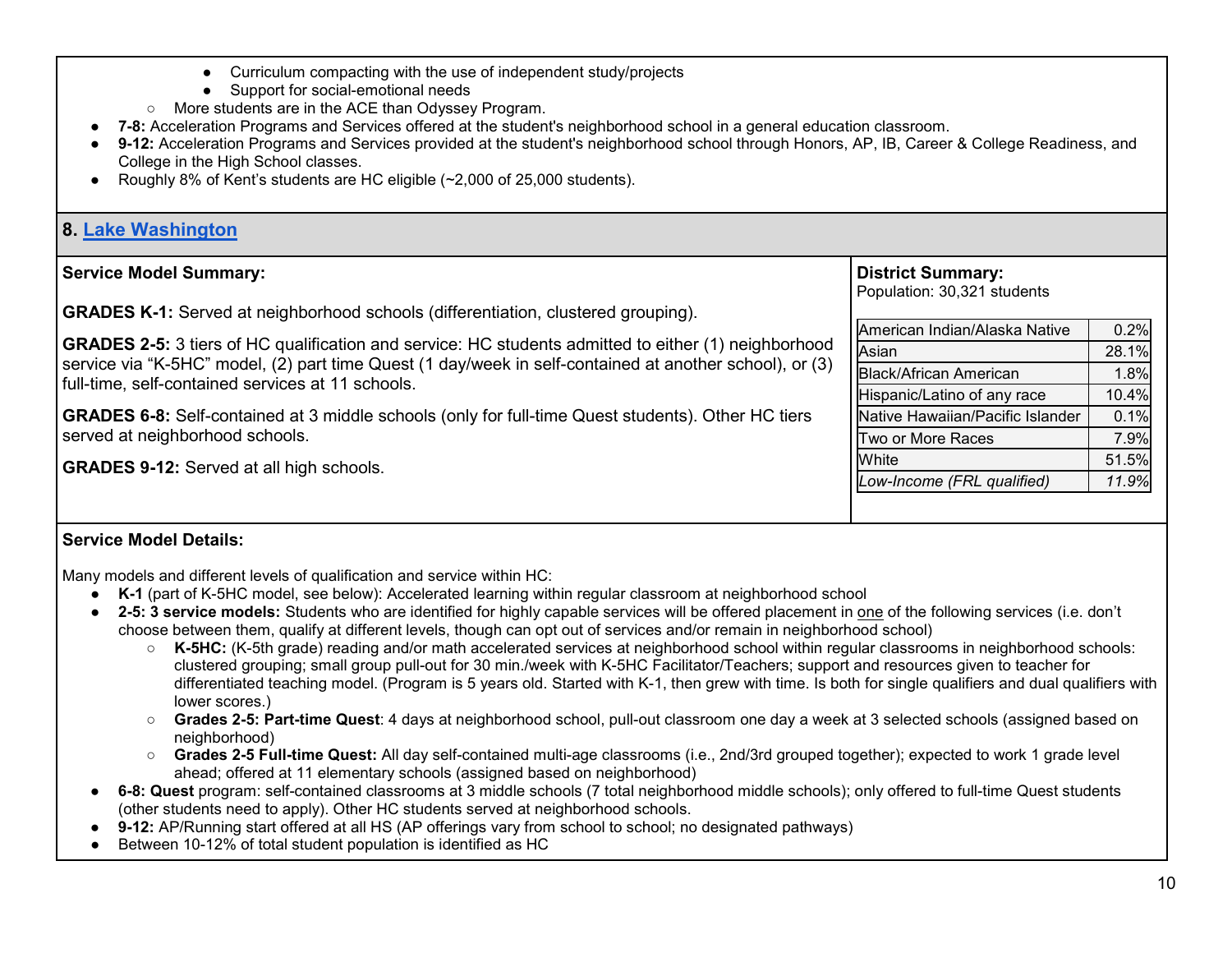# **9. [Northshore](https://www1.nsd.org/schools/programs-services/highly-capable-services)**

| <b>Service Model Summary:</b>                                                                     | <b>District Summary:</b><br>Population: 22,895 students |       |
|---------------------------------------------------------------------------------------------------|---------------------------------------------------------|-------|
| <b>GRADES K-1:</b> Served at neighborhood schools through differentiation.                        |                                                         |       |
|                                                                                                   | American Indian/Alaska Native                           | 0.3%  |
| <b>GRADES 2-5:</b> Pathway school option (at 5 of 21 schools) + single qualifiers served locally. | Asian                                                   | 19.0% |
| <b>GRADES 6-8:</b> Self-contained (usually) in 4 subjects at all neighborhood middle schools.     | <b>Black/African American</b>                           | 2.0%  |
|                                                                                                   | Hispanic/Latino of any race                             | 12.6% |
| <b>GRADES 9-12:</b> Served at all neighborhood high schools.                                      | Native Hawaiian/Pacific Islander                        | 0.2%  |
|                                                                                                   | Two or More Races                                       | 8.7%  |
|                                                                                                   | White                                                   | 57.2% |
|                                                                                                   | Low-Income (FRL qualified)                              | 15.2% |

## **Service Model Details:**

**Holistic Services (Grades K-1):** Highly Capable services at the K-1 level are provided in the regular classroom at the neighborhood school only. Differentiated Instruction model.

**Two 2-5 grade models:** 

- **In-Class Services (Grades 2-5, "singly-qualified" students):** In-Class Highly Capable Services in Grades 2-5 are provided in the general education classroom at the neighborhood school. Differentiated Instruction model.
- **Elementary Advanced Placement (EAP) (Grades 2-5, "dually-qualified" students).** Self-contained program at 5 (out of 21) elementary schools. Transportation provided. Students assessed at 1 grade ahead standards in reading, 1-2 grades ahead in math (on-grade level assessment in other subjects, i.e., science, social studies, writing).

**Two middle school models:** 

- **Advanced Academics Placement (AAP, Grades 6-8).** Beginning in the Fall of the 2018-19 school year, **all six Northshore School District middle school sites will offer AAP courses for incoming sixth grade students** qualified for HC Services. With regards to 7th and 8th grade students, if a qualified HC student's neighborhood middle school is already an AAP site (Canyon Park MS, Leota MS, Northshore MS), then that student will be enrolled in AAP course(s) according to their content area designation. If a qualified HC student's neighborhood middle school is not a school-wide AAP site, then that student is clustered with other HC students in Challenge courses. **AAP is typically a self-contained classroom** for core content areas including ELA, Social Studies, and Science and Math. Students with HC designation in the content area of Reading are scheduled into AAP ELA and Social Studies courses. Students with Highly Capable designation in the content area of Math are scheduled into AAP Science and Math courses.
- **In-Class Services (Grades 7-8).** For 7th and 8th grade students at Kenmore, Skyview, and Timbercrest, highly capable services are offered through the Challenge Program. [This seems to be phasing out, as 6th graders are now offered AAP at all schools]

**In-Class Services (Grades 9-12).** Services provided at the student's neighborhood school through AP, IB, Career & College Readiness, and College in the High School classes.

#### **10. [Renton](https://www.rentonschools.us/Page/97)**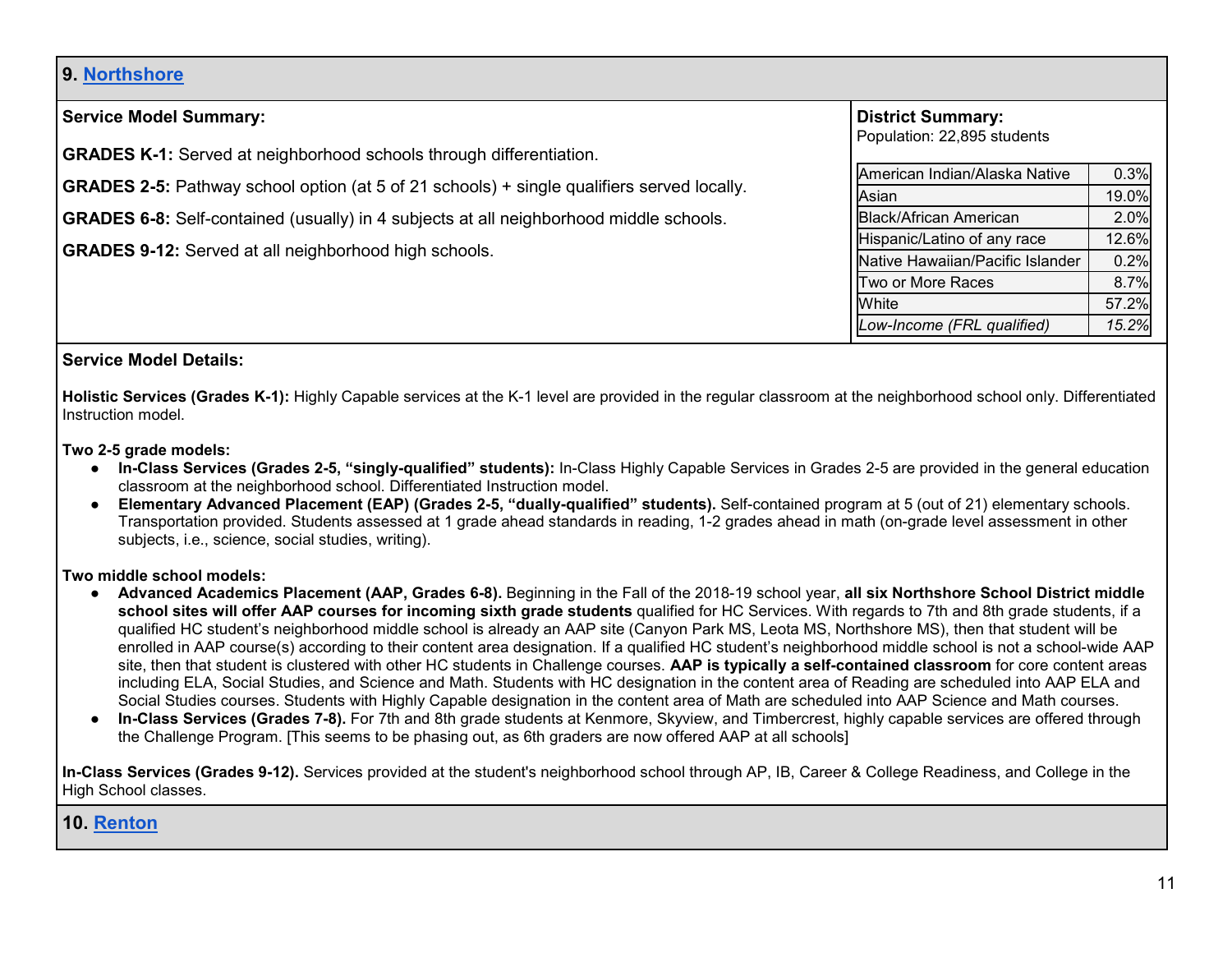| <b>Service Model Summary:</b>                                                                        | <b>District Summary:</b><br>Population: 16,336 students |       |
|------------------------------------------------------------------------------------------------------|---------------------------------------------------------|-------|
| <b>GRADES K-2:</b> Served at neighborhood schools with student learning plan.                        | American Indian/Alaska Native                           | 0.5%  |
| <b>GRADES 3-5:</b> Self-contained pathway available (at 6 of 15 schools) or student learning plan at | Asian                                                   | 25.0% |
| neighborhood schools.                                                                                | <b>Black/African American</b>                           | 15.0% |
| <b>GRADES 6-8:</b> Self-contained in Honors ELA/SS at neighborhood schools.                          | Hispanic/Latino of any race                             | 24.0% |
| <b>GRADES 9-12:</b> Served at all 4 neighborhood schools.                                            | Native Hawaiian/Pacific Islander                        | 1.0%  |
|                                                                                                      | Two or More Races                                       | 8.6%  |
| (District FAQ with good overview)                                                                    | White                                                   | 26.0% |
|                                                                                                      | Low-Income (FRL qualified)                              | 53.5% |

## **Service Model Details:**

#### **Option 1: Student Learning Plan (SLP) available to students K-8**

- Student(s) remain in their general education classroom where the classroom teacher designs a plan for differentiation based upon the student's strengths.
- This is the only option for K-2 students

#### **Option 2: Self-contained classrooms: Discovery program (Grades 3-5) and Honors ELA/SS Classes (Grades 6-8)**

- Student(s) take classes with other Highly Capable students. **Discovery is offered at six elementary schools [of ~15 total] and Honors is offered at all four middle schools.**
- Families do not choose the location they'd like their student to attend, rather students are assigned a location.
- Highly Capable programming at the middle school level only includes English Language Arts and Social Studies courses. The placement process for Honors ELA/SS classes at the middle school level is separate from advanced math class placements
- Self-contained highly capable classrooms utilize district provided resources to support meeting individual student needs, rather than program specific curriculums.

#### **Options 3: Defer services for a year (available to students K-12)**

● Students may defer services for one year. For example, a family may have a student who will be a 5th grader & they want them to stay at their home school for the end of their elementary experience. If they choose to defer, they will be offered the continuum of services options Again at the end of the school year.

#### **Option 4 Decline services**

● Families with students eligible to receive services may decline those services. Students that decline services must go through the entire referral process again in subsequent school years if they want to receive Highly Capable services.

Bus transportation is provided for students who live in the district boundaries from either their boundary school or neighborhood stop.

**K-2 Services:** Educational opportunities for each identified student will be designed at the student's home school in a general education classroom in collaboration with staff and families. They may include differentiated curriculum and/or instruction in the homeroom classroom, cluster grouping, and/or accelerated content area instruction for all or part of the day.

**2-5 Grades Services:** Students identified in grades 3-5 can take advantage of educational opportunities at their attendance area school in a general education classroom. Alternately, parents and guardians may request placement in the Discovery Program, self-contained classrooms for Highly Capable students at one of six school sites (Campbell Hill, Hazelwood\*, Honey Dew\*, Kennydale, Maplewood Heights\*, or Talbot Hill). \*For the 18-19 school year, three of our Discovery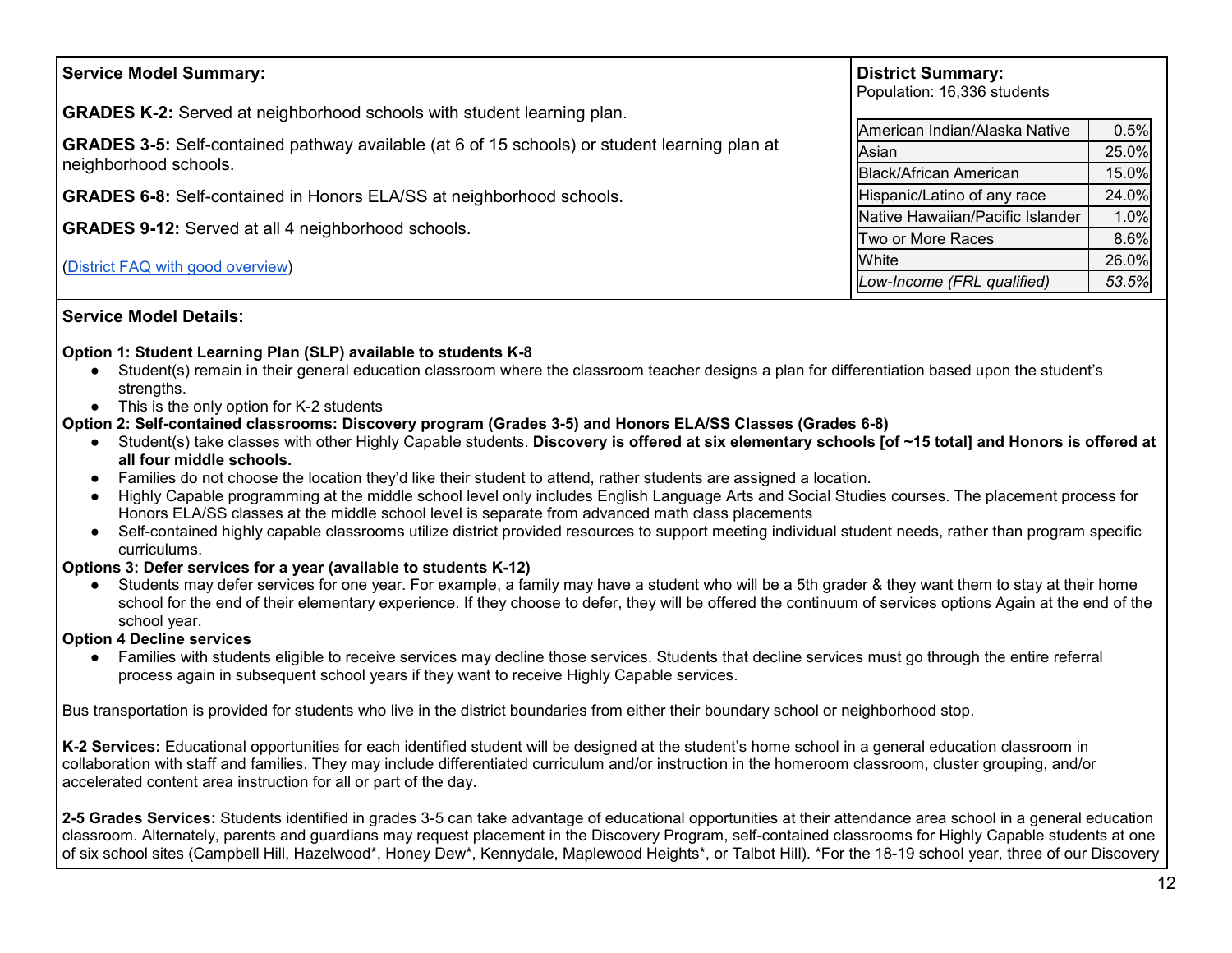schools are grade-level specific: Honey Dew - 3rd grade only; Hazelwood - 4th and 5th grade only; Maplewood Heights - 4th and 5th grade only. Over the next two school years, the 3-5 Discovery program will be phased into Honey Dew and phased out of Hazelwood and Maplewood Heights.

**Middle school:** Students identified in grades 6-8 can take advantage of opportunities at their attendance area middle school. Each middle school has course sections designated to support Highly Capable students in language arts and social studies. Students are also placed in math classes based on their prior skill and achievement.

**High school:** Students identified in grades 9-12 can take advantage of opportunities at their attendance area high school. Each high school has advanced courses in multiple subject areas at each grade level to allow students to challenge themselves intellectually and prepare for or participate in college-level courses.

# **11. [Shoreline](https://www.shorelineschools.org/domain/90)**

| <b>Service Model Summary:</b>                                            | <b>District Summary:</b><br>Population: 9,772 students |       |
|--------------------------------------------------------------------------|--------------------------------------------------------|-------|
| <b>GRADE K:</b> Half day a week at pathway available.                    | American Indian/Alaska Native                          | 0.3%  |
| <b>GRADES 1-6:</b> Self-contained pathway option available.              | Asian                                                  | 13.2% |
| <b>GRADES 7-12:</b> Served at neighborhood schools (not self-contained). | <b>Black/African American</b>                          | 7.3%  |
|                                                                          | Hispanic/Latino of any race                            | 12.8% |
|                                                                          | Native Hawaiian/Pacific Islander                       | 0.6%  |
|                                                                          | Two or More Races                                      | 12.3% |
|                                                                          | White                                                  | 53.5% |
|                                                                          | Low-Income (FRL qualified)                             | 28.6% |

- In **kindergarten**, identified students receive Highly Capable services in the spring of their kindergarten year for one half day per week. Transportation to the program school(s) is provided.
- In **grades 1-6 (elementary),** there are several options. All begin in the fall of they following year after identification.
	- For students who are identified in both English language arts and math, there are two options:
		- Receive services in a full-time magnet program
			- A HiCap teacher provides instruction in English Language Arts, math, all other subjects for the full school day.
			- Students work above grade level in Mathematics grades 1-5. In Grade 6, the 7/8 Math curriculum is telescoped into the one year, so highly capable students in the self-contained classroom enter middle school two years accelerated in Mathematics.
			- Instruction in English Language Arts is taught using on-grade level standards, but at a greater level of depth and complexity.
		- Receive services in English language arts and math in their home school.
	- For students who are identified in just one area English language arts or math students will receive services at their home school. (New service available in 2017-2018, based on program review) Highly capable instruction at the home schools will be provided through either:
		- Differentiated instruction in the general education class;
		- Cluster groupings for content within the student's grade level or across grade levels; or
		- A HiCap resource room in the student's class or another room.
		- For more information about these strategies, see the presentation to the School Board [here](https://app.eduportal.com/documents/view/620010)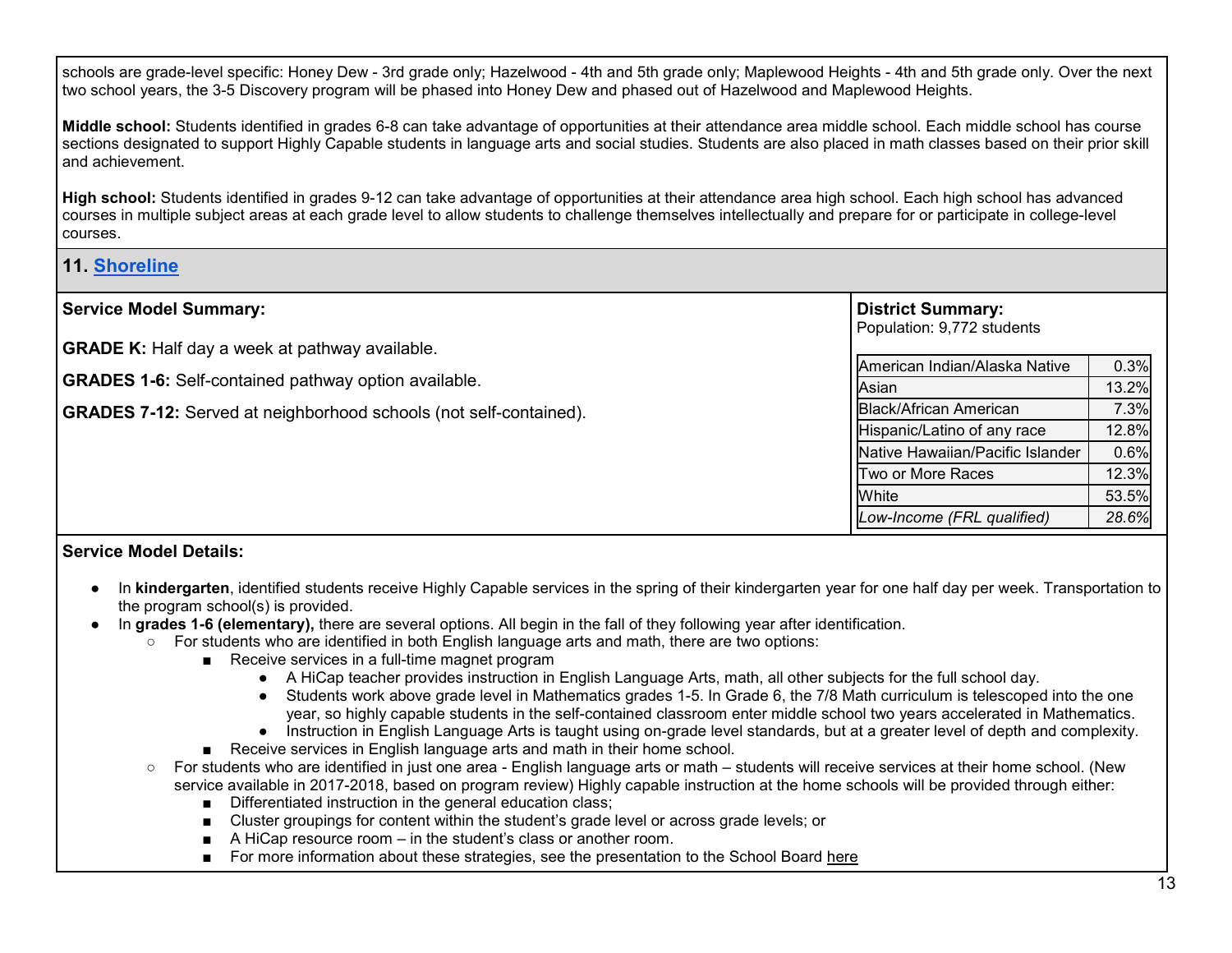- In grades 7-12 identified students will be supported by the school counselor in enrolling in honors, Advanced Placement, and college credit courses; and opportunities to participate in Running Start. Classes are not self contained. In middle school, options included accelerated math classes (Algebra 1 and Geometry) and Honors Social Studies and Advanced English. In high school, options include Honors, Advanced Placement (AP), University of Washington Credit Courses, and running start. Served at neighborhood schools.
- **Professional development** (from FAQ [here\)](https://www.shorelineschools.org/Page/2290)**:** Specific professional development will be provided for all teachers serving highly capable students. Training will focus on academic differentiation, instructional strategies, and meeting the social-emotional needs of highly capable students. The district will provide ongoing support for instructional coaches, principals and program teachers. The instruction team will provide job-embedded support and follow-up, as needed, for teachers in each building. This follow-up and support could come in the form of planning support, model teaching, feedback, or analysis of student work/data and subsequent planning to meet needs. Ongoing principal professional development regarding highly capable will be built into principal meetings during the school year

## **12. [Tacoma](https://www.tacomaschools.org/highly-capable/Pages/default.aspx)**

| Population: 30,392 students<br><b>GRADES K-2:</b> Served in regular neighborhood school classrooms.<br>American Indian/Alaska Native<br><b>GRADES 3-5:</b> Self-contained option available (for joint 3-5 grade classes), which currently serves <120<br>Asian<br>students (4 classrooms districtwide); most students opt to stay at neighborhood schools.<br><b>Black/African American</b><br>Hispanic/Latino of any race<br>Native Hawaiian/Pacific Islander | <b>Service Model Summary:</b> | <b>District Summary:</b> |       |
|----------------------------------------------------------------------------------------------------------------------------------------------------------------------------------------------------------------------------------------------------------------------------------------------------------------------------------------------------------------------------------------------------------------------------------------------------------------|-------------------------------|--------------------------|-------|
| <b>GRADES 6-12:</b> Serve students in advanced classes at neighborhood schools (not self-contained).                                                                                                                                                                                                                                                                                                                                                           |                               |                          |       |
|                                                                                                                                                                                                                                                                                                                                                                                                                                                                |                               |                          |       |
|                                                                                                                                                                                                                                                                                                                                                                                                                                                                |                               |                          | 1.2%  |
|                                                                                                                                                                                                                                                                                                                                                                                                                                                                |                               |                          | 9.3%  |
|                                                                                                                                                                                                                                                                                                                                                                                                                                                                |                               |                          | 14.7% |
|                                                                                                                                                                                                                                                                                                                                                                                                                                                                |                               |                          | 20.5% |
|                                                                                                                                                                                                                                                                                                                                                                                                                                                                |                               |                          | 3.0%  |
|                                                                                                                                                                                                                                                                                                                                                                                                                                                                |                               | Two or More Races        | 12.6% |
| White                                                                                                                                                                                                                                                                                                                                                                                                                                                          |                               |                          | 38.8% |
| Low-Income (FRL qualified)                                                                                                                                                                                                                                                                                                                                                                                                                                     |                               |                          | 41.3% |

## **Service Model Details:**

**There are approximately 600 K-12 students who receive Tacoma Public Schools Highly Capable services.**

## **Elementary School Services (Grades K-5):**

- **Kindergarten to second grade:** Differentiated instruction will take place in the student's classroom at their neighborhood school
- Third Grade to Fifth Grade: Starting in third grade students may be serviced in one of several ways. Generally students follow the same curriculum as their peers but at a faster pace with advanced level projects layered into their studies. Highly capable classroom structures can vary from school to school. Principals and teachers have the flexibility to adapt learning environments based on their students needs and enrollment. HC identified students can choose between GATE and SAIL.
	- **GATE** (Gifted and Talented Education): All 35 elementary schools have GATE services for grades three, four, and five. However, the instructional model varies from school to school. Principals and teachers determine the best structure based on student needs and enrollment.
		- 4 schools offer 1 multi-age blended self-contained class (grades 3-5) where students may have the same teacher for up to three years. (so ~10 kids per grade per school?)
		- 29 schools serve kids in their "regular" classrooms
		- 2 schools serve HC students in Montessori classrooms
	- **SAIL** (Self-contained Advanced Individual Learning): a self contained class **for the top students district-wide in grades three, four, and five.** The curriculum is compacted, allowing for in-depth extensions and creative expression. SAIL classrooms are differentiated from traditional